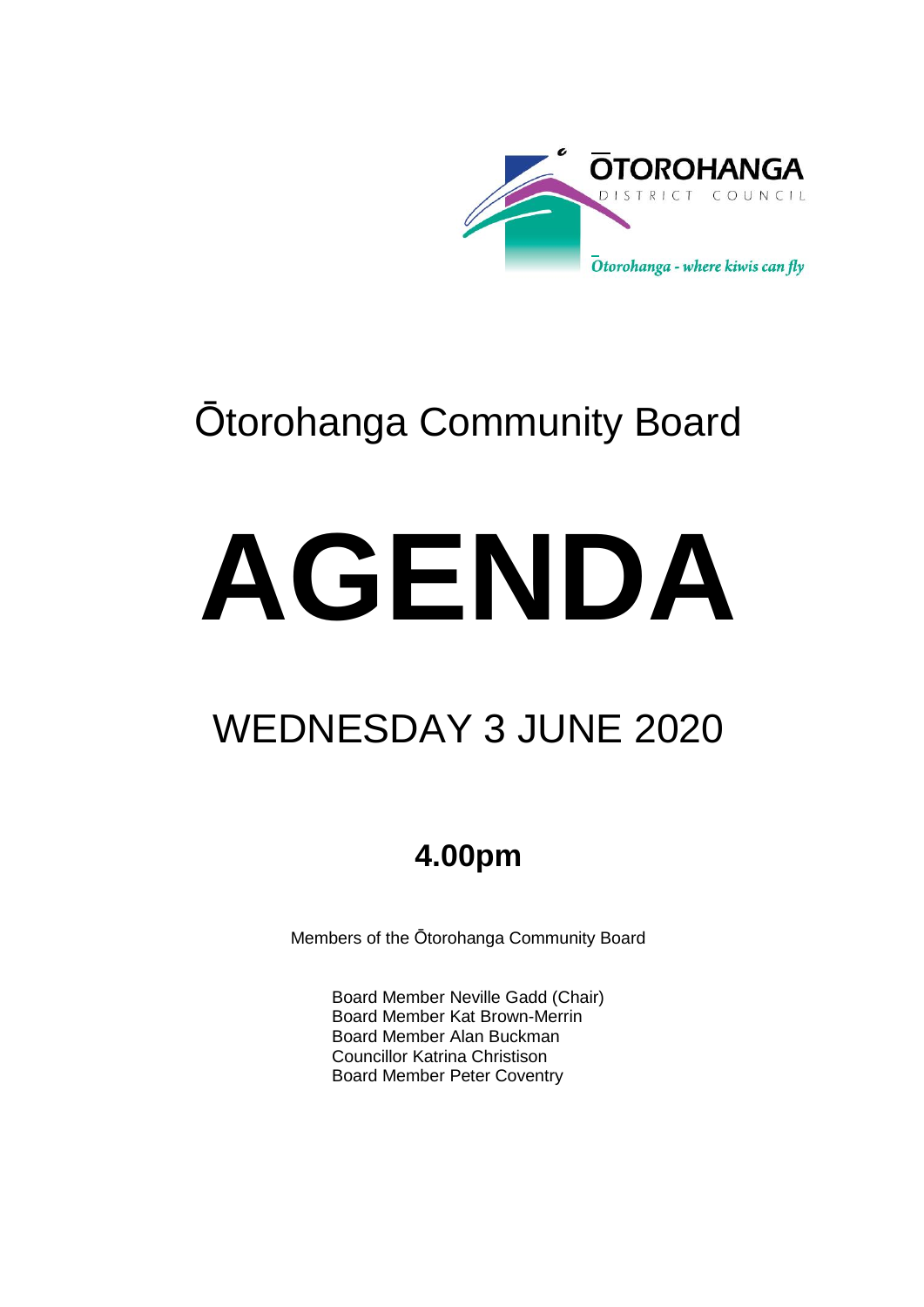### **ŌTOROHANGA COMMUNITY BOARD**

#### **WEDNESDAY 3 JUNE 2020**

Notice is hereby given that an Ordinary meeting of the Ōtorohanga Community Board will be held in the Council Chambers, 17 Maniapoto Street, Ōtorohanga on Wednesday 3 June 2020 commencing at 4pm.

28 May 2020

**Tanya Winter CHIEF EXECUTIVE**

**AGENDA**

**ORDER OF BUSINESS: PAGE**

**PRESENT**

**IN ATTENDANCE**

**APOLOGIES**

**DECLARATION OF INTEREST**

**PUBLIC FORUM**

**CONFIRMATION OF MINUTES – 4 MARCH 2020**

**REPORTS**

| ITEM 24 | <b>CHAIRPERSONS REPORT - VERBAL</b>                             |              |
|---------|-----------------------------------------------------------------|--------------|
| ITEM 25 | <b>CHIEF EXECUTIVE REPORT 16 MARCH - 25 MAY 2020</b>            |              |
| ITEM 26 | UPDATE ON THE OTOROHANGA COMMUNITY BOARD WALK AROUND OTOROHANGA | $\mathbf{a}$ |
|         | <b>BOARD MEMBER UPDATE</b>                                      | 4            |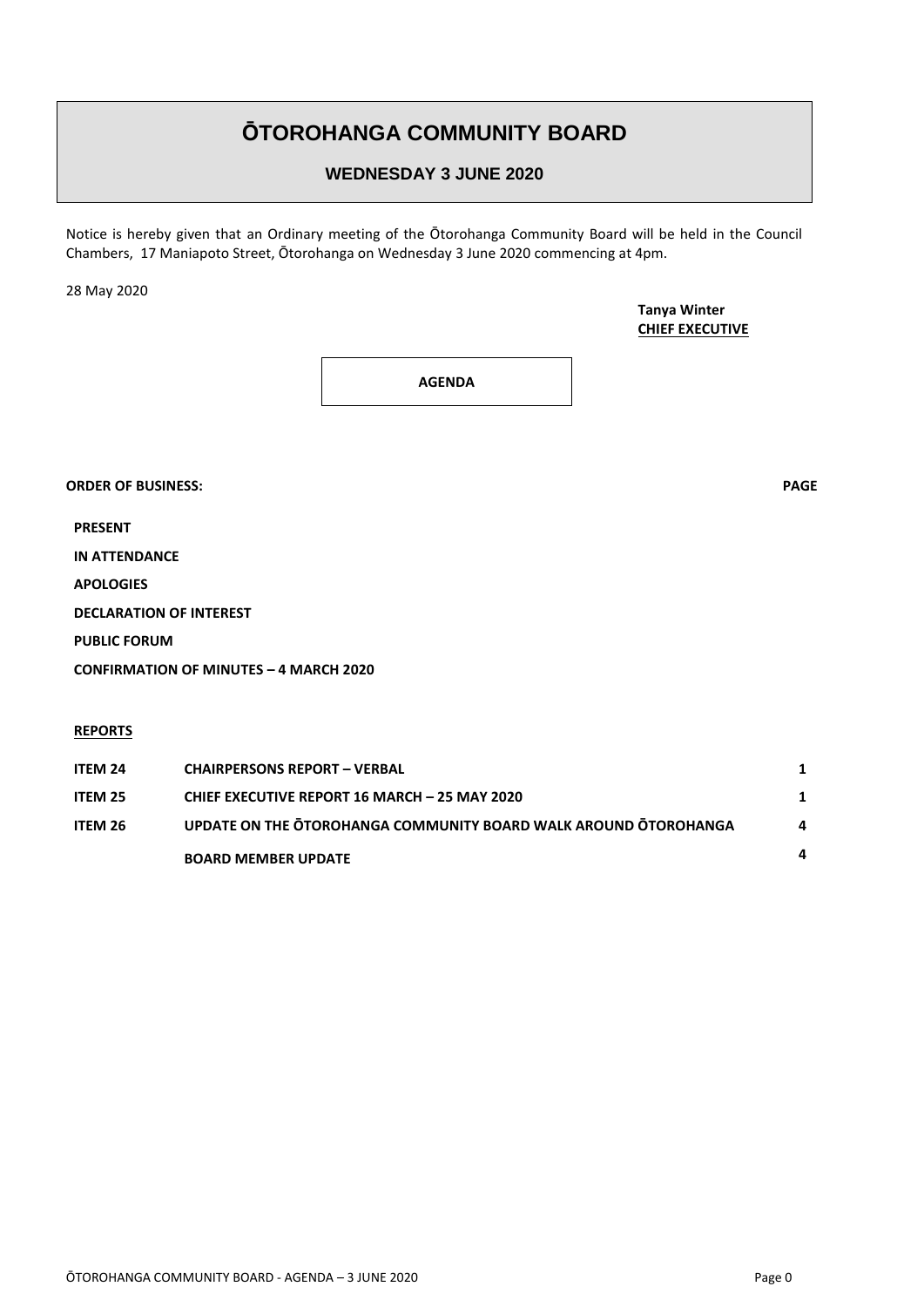| <b>ITEM 24</b> | <b>CHAIRPERSONS REPORT - VERBAL</b>                                 |
|----------------|---------------------------------------------------------------------|
| ITEM 25        | <b>CHIEF EXECUTIVE REPORT 16 MARCH - 25 MAY 2020</b>                |
| TO:            | <b>CHAIRPERSON AND MEMBERS</b><br><b>OTOROHANGA COMMUNITY BOARD</b> |
| <b>FROM:</b>   | <b>CHIEF EXECUTIVE</b>                                              |
| DATE:          | 3 JUNE 2020                                                         |

#### **Relevant Community Outcomes**

- Ensure services and facilities meet the needs of the Community
- Foster an involved and engaged Community

#### **Executive Summary**

The purpose of this report is to inform Council of the key focus areas for the Chief Executive in the last month and signal anything of note coming up in the next month. This report covers the last two months due to the COVID-19 lockdown where the April Council meeting was cancelled.

On Saturday 21 March 2020, alert levels for COVID-19 were introduced to New Zealand. At that stage the country was at Alert Level 2. On Monday 23 March we were instructed by the NZ government that we were moving to Alert Level 4 by 11.59pm Wednesday 25 March. The country moved to Alert Level 3 at 11.59pm on Monday 27 April, and to Alert Level 2 at 11.59pm on Wednesday 13 May. We are currently still at Alert Level 2. This report is solely focused on presenting our response to this unique, extraordinary situation.

#### **Recommendation**

It is recommended that the report is received.

#### **Coronavirus (COVID-19)**

It's almost impossible in a short report to summarise what has happened in the last two months as we went from turning up to the office every day delivering a wide range of services to our community to being isolated in our homes with only "essential services" being delivered. Below are some bullet points that aims to give Council and the public an idea of the response effort required and how that was managed. I am happy to speak to this report and answer any questions at the Council meeting.

#### **PERT**

- The Pandemic Emergency Response Team (PERT) was put in place prior to lockdown and have led our response to this emergency right the way through, providing advice to the Leadership Team, and information to staff. PERT are:
	- o Rachel (lead), Tracey, Kylie, Phil, Day, Andrew, Tanya
- PERT transitioned 50 staff from working in the office to working from home in the space of less than 48 hours. Some staff picked up their entire workstation and took it home
- Most staff were able to do part or all of their roles remotely
- Some staff took on other roles such as supporting other staff whose workloads had increased significantly, in the Emergency Operations Centre, and supporting the communities economic response.

#### **ESSENTIAL WORKERS**

Our essential services over this time were: Three Waters, Building Control, Animal Control, Cemeteries, paying our creditors, Emergency Operations Centre, Roading (if a safety issue). The staff in these areas had to leave the safety of their bubbles repeatedly in all Alert Levels to ensure services to our community continued. I would like to record in this report my sincerest appreciation to this group of staff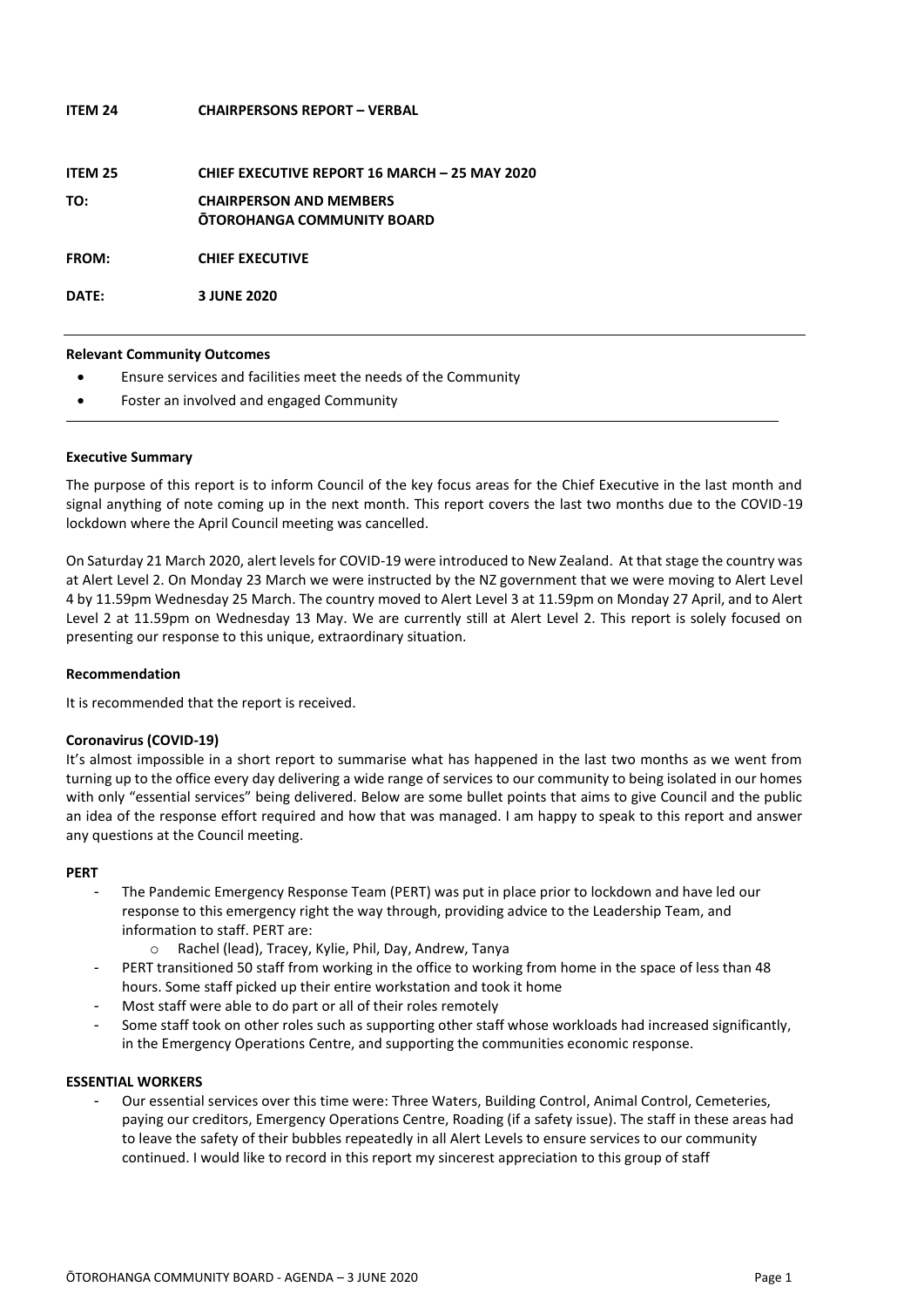Other staff worked from home to ensure the day-to-day business of Council kept functioning. We still had phone calls coming in, an Annual Plan to prepare, an LTP to plan for, consultation on the Kiwi House loan to manage, and a by-election to organise.

#### **COMMUNICATION**

- Regular updates on Facebook and on our website have been provided to the community
- Elected members have received operational updates
- Five virtual staff meetings have been held with about 50 attending each time
- Zoom has been used as our virtual meeting platform, and we have used the chat function for formal council notices to staff, project team notices, and an informal social chat function
- Leadership Team has met every morning at 8am
- All teams have had at least weekly meetings
- My Happy Friday! weekly email to staff has continued over this time

#### **HEALTH, SAFETY & WELLBEING**

- New internal policies, procedures and protocols have been created, consulted on and put in place, often in a matter of days to ensure the health, safety and wellbeing of staff
- PPE was in place for all essential workers in Alert Levels 3 & 4, and for a wider group of staff who are transitioning back to the office under Alert Level 2
- Five staff surveys were conducted over this time to gauge how staff were feeling
- Personal 'wellbeing' phone calls were made to each individual staff member
- We have recognised the unique challenges that come with such a huge change in working arrangements, and provided additional resources to staff on:
	- o developing self-discipline
	- o understanding the brain's response to change and techniques for supporting employees
- Our EAP (Employee Assistance Programme) has been available to staff throughout this period.

#### **CIVIL DEFENCE EMERGENCY MANAGEMENT (CDEM)**

- Several of our staff worked in the combined Western Waikato EOC (WWEOC), which brought staff together from Waipā/Ōtorohanga/Waitomo District Councils over Alert Levels 3 and 4
- The combined WWEOC commenced operations in the Waipa District Council Chambers in Te Awamutu on 26 March and ran continuously for 50 days until the relocation to Taupō
- One ODC staff member is involved in the sub-regional EOC that has recently been established in Taupō a great experience for her.

#### **REGIONAL/NATIONAL WORK**

- The Waikato Mayoral Forum has been meeting weekly over this time, and the CE Forum has been supporting their work. As the Chair of the CE Forum I have been heavily involved in these meetings
- The main project the CE Forum has supported is the establishment of a Regional Recovery Office. Discussions with Iwi and key stakeholders are ongoing
- There have been several national initiatives established to support the Local Government sector, and many meetings have been attended over this period
- The Local Government-Central Government Response Unit has been active the whole time with daily emails giving helpful direction and guidance to assist councils with interpreting the rules at different alert levels and how they apply to our services.

#### **COMMUNITY RESPONSE**

- A rates relief package was presented to Council in April and will be brought to Council for formal adoption in June with the Annual Plan
- Iwi have mobilised to provide their own community response, and we have been in contact and offered support where we can
- Staff have assisted Te Waka, Hamilton and Waikato Tourism, and the ODDB to provide support to businesses in our community
- Regular contact has been made with the Support House and other welfare organisations.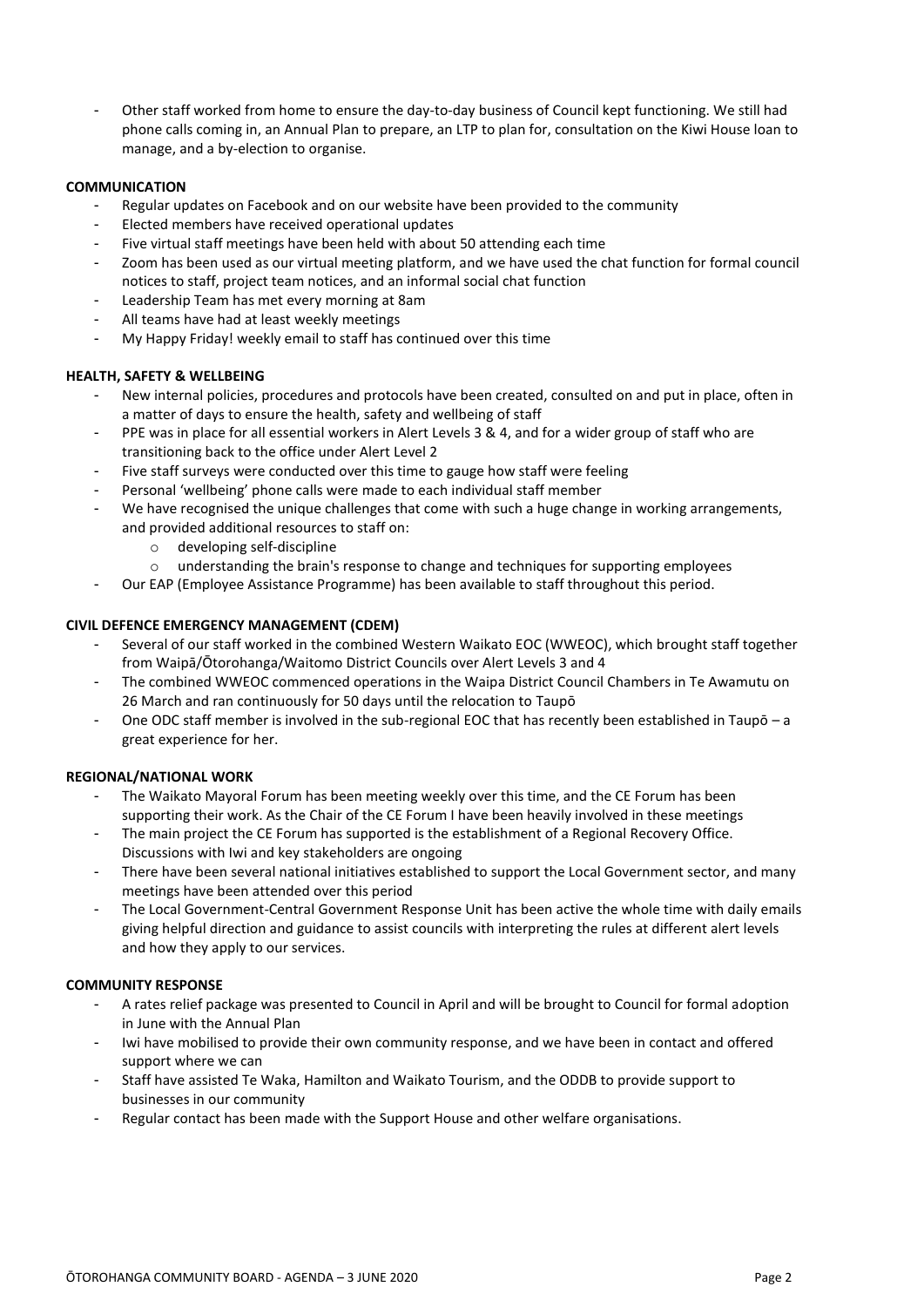#### **DELEGATIONS TO THE CE FOR INTERIM POWERS DURING THE COVID-19 PANDEMIC**

- At an Emergency Council meeting on 25 March 2020 Council resolved to give me extra delegations during the COVID-19 pandemic
- These were in place only while the Council was unable to meet
- A change in the legislation has now meant that councils are able to hold virtual meetings, so these delegations are no longer required
- One of the conditions of the delegations was if I used those powers I would report that to the next ordinary Council meeting
- I advise Council that these delegations have not been required.

Tanya Winter **CHIEF EXECUTIVE**